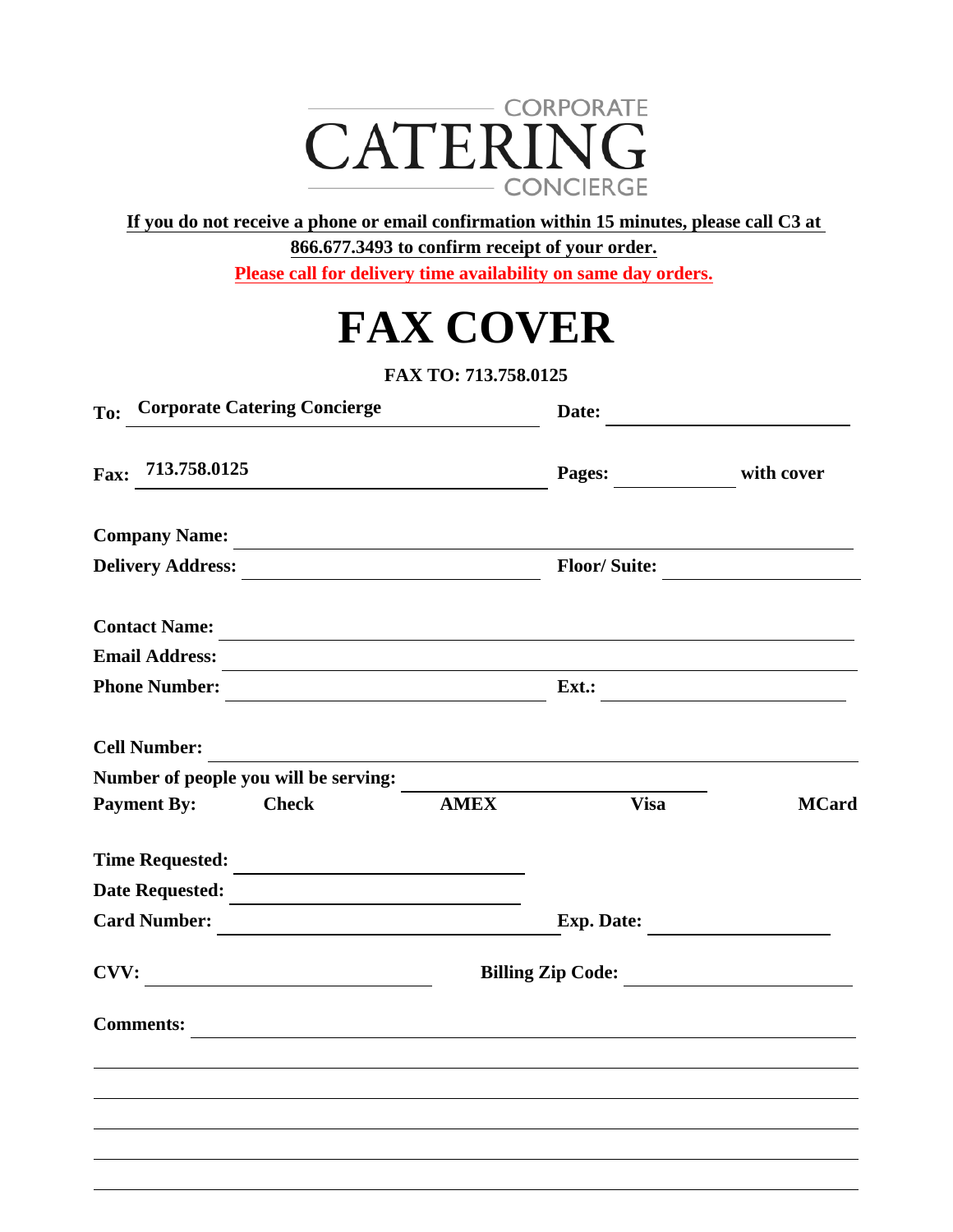## **Which Wich SERVICE LEVELS**

| ** SPECIAL DIETARY ITEM**                                                         | \$10    |
|-----------------------------------------------------------------------------------|---------|
| Any food allergies or dietary restrictions should be noted here to ensure         |         |
| your meal is handled with care. The chef will prepare a meal accordingly or       |         |
| you can describe in detail what you would like                                    |         |
| <b>JUST FOR YOU</b>                                                               |         |
| Ordering \$150 or More? Get a free lunch!                                         | \$0     |
| Place an order of \$150.00 or more (total food cost no including tax or           |         |
| delivery charges) and receive a complimentary lunch (value cannot exceed          |         |
| \$15). Your lunch will be packaged separately, with y                             |         |
| <b>PLATES AND UTENSILS</b>                                                        |         |
| <b>Complimentary Plates, Utensils, Napkins and Serve Ware</b>                     | \$0     |
| Please include the number of guests you will be serving. We will provide          |         |
| the appropriate number of service items for your meal.                            |         |
| <b>CLASSIC BOX LUNCHES</b>                                                        |         |
| <b>7" Classic Wicked Box Lunch</b>                                                | \$10.25 |
| (10 MINIMUM) Served with turkey, ham, roast beef & pepperoni with                 |         |
| bacon and three cheeses. Includes your choice of sandwich, chips and a<br>cookie. |         |
| Turkey Classic Boxed Lunch (10.5" Wich)                                           | \$12.25 |
| Thinly sliced oven roasted turkey breast with lettuce, tomatoes, and your         |         |
| choice of cheese on either white or wheat bread. Served with a bag of chips       |         |
| and a cookie. Includes condiments on the side.                                    |         |
|                                                                                   |         |

## **Ham Classic Boxed Lunch (10.5" Wich)**

Thinly sliced ham with lettuce, tomatoes, and your choice of cheese on either white or wheat bread. Served with a bag of chips and a cookie.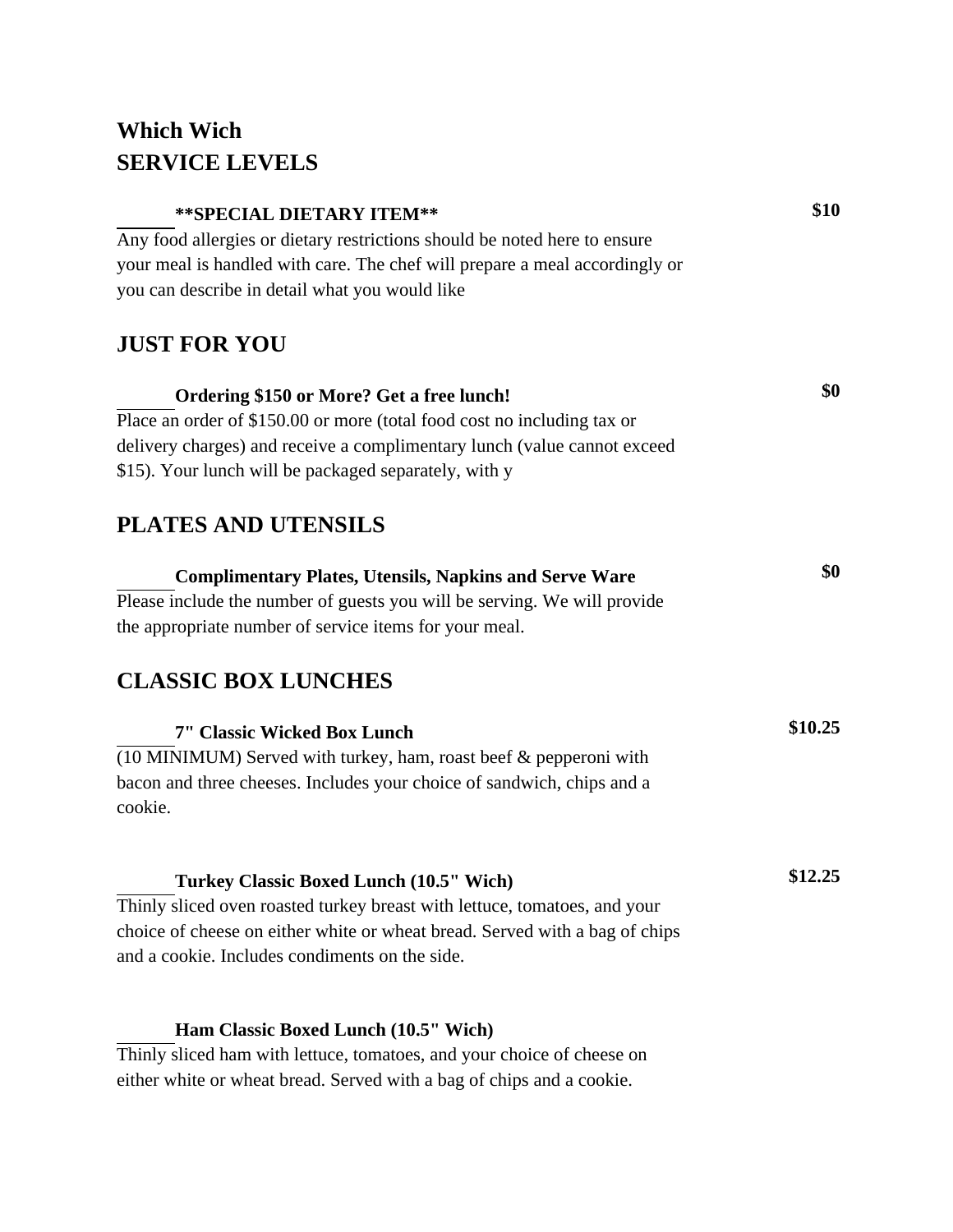| Includes condiments on the side.                                                                                                                                                                                                                                      | \$12.25 |  |
|-----------------------------------------------------------------------------------------------------------------------------------------------------------------------------------------------------------------------------------------------------------------------|---------|--|
| <b>Chicken Classic Boxed Lunch (10.5" Wich)</b><br>Thinly sliced oven roasted chicken breast with lettuce, tomatoes, and your<br>choice of cheese on either white or wheat bread. Served with a bag of chips<br>and a cookie. Includes condiments on the side.        | \$12.25 |  |
| The Avocado Classic Boxed Lunch (10.5" Wich)<br>Avocado with lettuce, tomatoes, and your choice of cheese on either white<br>or wheat bread. Served with a bag of chips and a cookie. Includes<br>condiments on the side.                                             | \$12.25 |  |
| <b>Grinder Classic Boxed Lunch (10.5" Wich)</b><br>Genoa salami, pepperoni and capicola with lettuce, tomatoes, and your<br>choice of cheese on either white or wheat bread. Served with a bag of chips<br>and a cookie. Includes condiments on the side.             | \$12.25 |  |
| <b>Club Classic Boxed Lunch (10.5" Wich)</b><br>Sliced ham, turkey and bacon with lettuce, tomatoes, and your choice of<br>cheese on either white or wheat bread. Served with a bag of chips and a<br>cookie. Includes condiments on the side.                        | \$12.25 |  |
| <b>Roast Beef Classic Boxed Lunch (10.5" Wich)</b><br>Thinly sliced roast beef with lettuce, tomatoes, and your choice of cheese<br>on either white or wheat bread. Served with a bag of chips and a cookie.<br>Includes condiments on the side.                      | \$12.25 |  |
| <b>Buffalo Chicken Classic Boxed Lunch (10.5" Wich)</b><br>Thinly sliced chicken breast and buffalo sauce with lettuce, tomatoes, and<br>your choice of cheese on either white or wheat bread. Served with a bag of<br>chips and a cookie. Includes condiments on the | \$12.25 |  |

**Tuna Salad Classic Boxed Lunch (10.5" Wich)**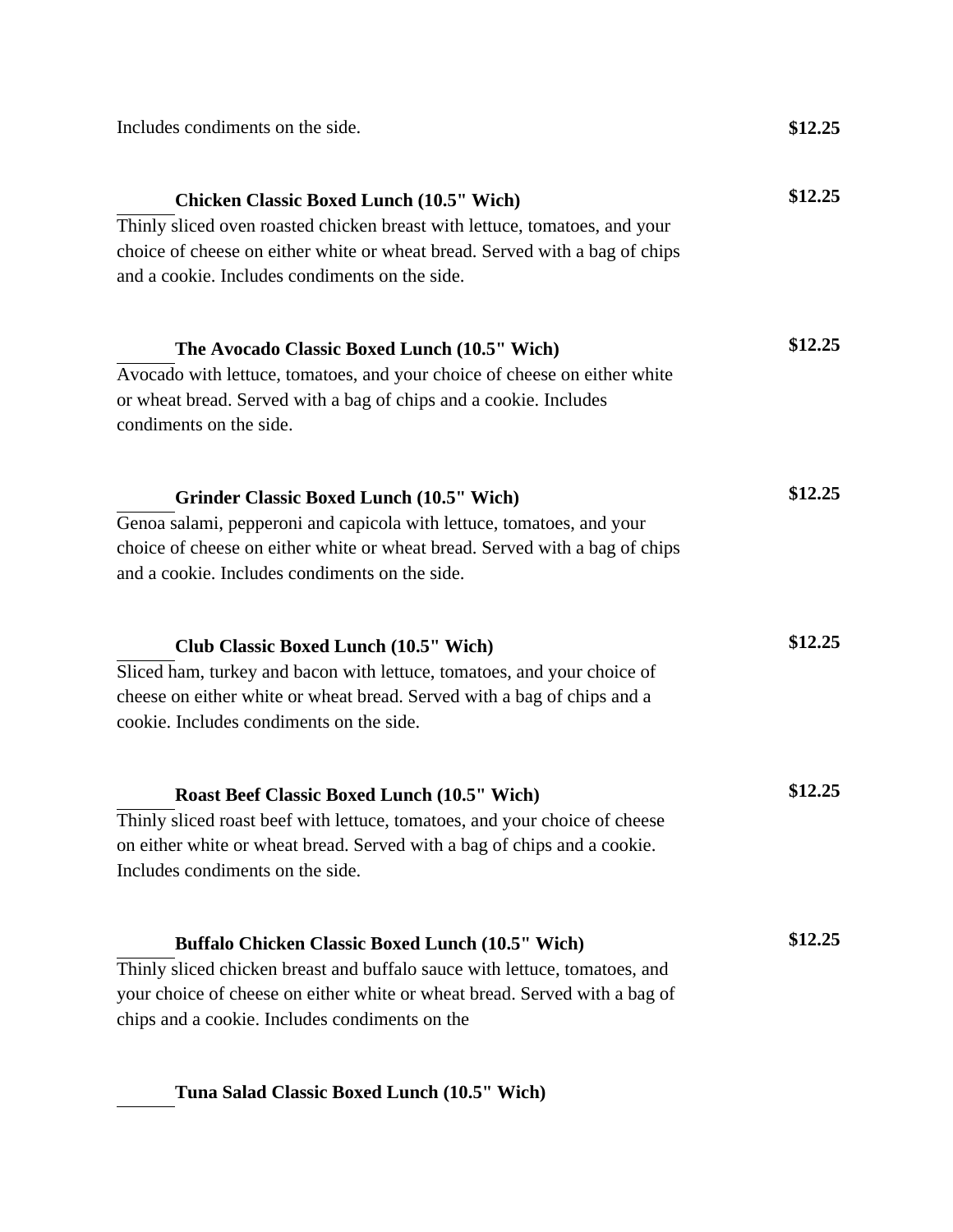| Tuna and mayo with lettuce, tomatoes, and your choice of cheese on either<br>white or wheat bread. Served with a bag of chips and a cookie. Includes<br>condiments on the side.                                                                               | \$12.25 |  |
|---------------------------------------------------------------------------------------------------------------------------------------------------------------------------------------------------------------------------------------------------------------|---------|--|
| <b>Wicked Classic Boxed Lunch (10.5" Wich)</b><br>Our signature sandwich with turkey, ham, roast beef, pepperoni and bacon<br>with lettuce, tomatoes, and your choice of 3 cheeses on either white or<br>wheat bread. Served with a bag of chips and a cookie | \$13.25 |  |
| 7" Classic Club Box Lunch<br>(10 MINIMUM) Served with turkey, ham and bacon. Includes your choice<br>of sandwich, chips and a cookie.                                                                                                                         | \$9.25  |  |
| <b>7" Classic Turkey Box Lunch</b><br>(10 MINIMUM) Includes your choice of sandwich, chips and a cookie.                                                                                                                                                      | \$9.25  |  |
| 7" Classic Italian Grinder Box Lunch<br>(10 MINIMUM) Served with salami, pepperoni and capicola. Includes your<br>choice of sandwich, chips and a cookie.                                                                                                     | \$9.25  |  |
| 7" Classic Ham Box Lunch<br>(10 MINIMUM) Includes your choice of sandwich, chips and a cookie.                                                                                                                                                                | \$9.25  |  |
| 7" Classic Roast Beef Box Lunch<br>(10 MINIMUM) Includes your choice of sandwich, chips and a cookie.                                                                                                                                                         | \$9.25  |  |
| 7" Classic Buffalo Chicken Box Lunch<br>(10 MINIMUM) Includes your choice of sandwich, chips and a cookie.                                                                                                                                                    | \$9.25  |  |
| 7" Classic Tuna Salad Box Lunch<br>(10 MINIMUM) Includes your choice of sandwich, chips and a cookie.                                                                                                                                                         | \$9.25  |  |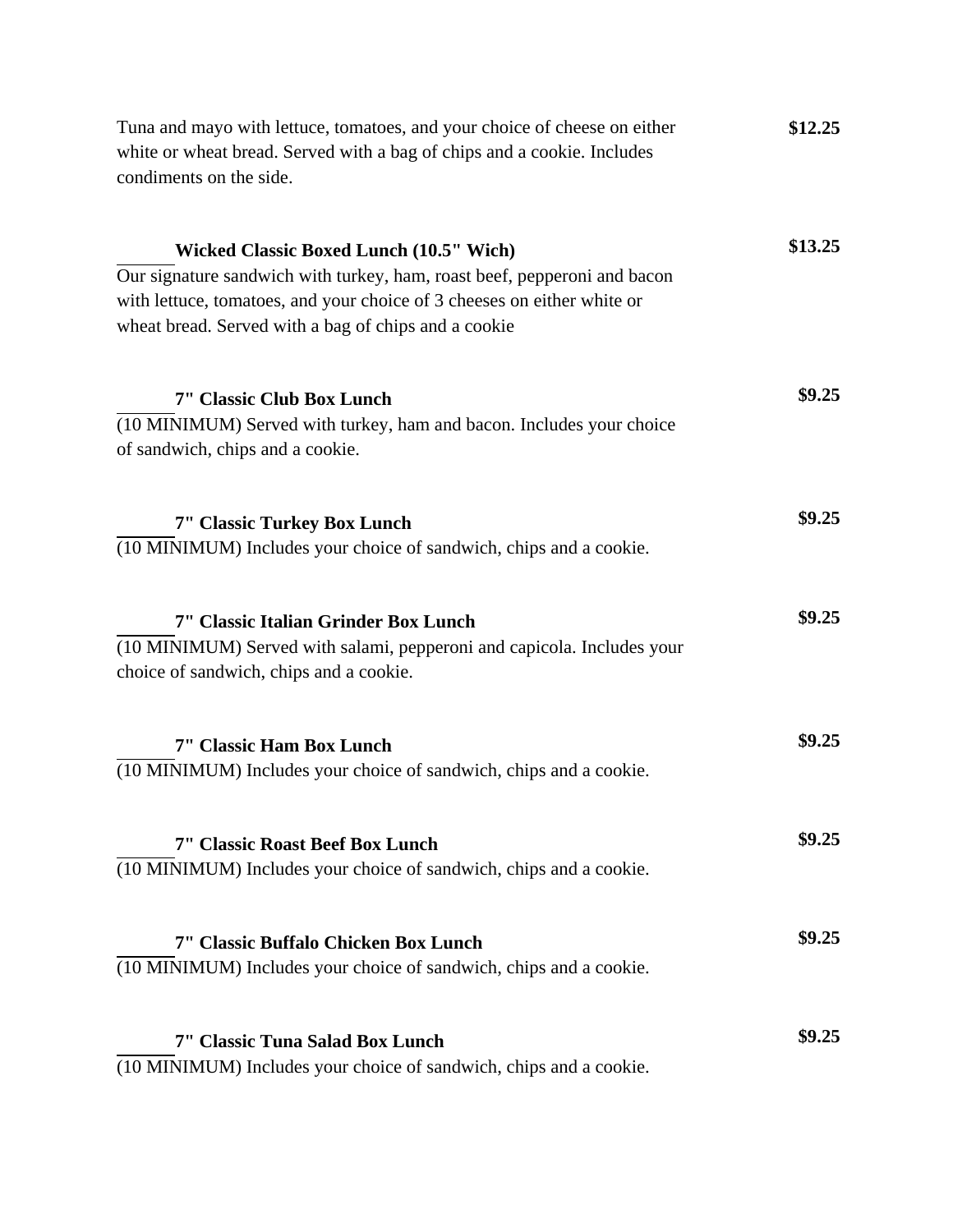| 7" Classic The Avocado Box Lunch (Vegetarian)                      | \$9.25 |
|--------------------------------------------------------------------|--------|
| (10 MINIMUM) Includes your choice of sandwich, chips and a cookie. |        |
| <b>SANDWICH &amp; WRAP TRAYS</b>                                   |        |
| <b>Signature Wich Tray (Regular)</b>                               | \$80   |
| (SERVES 10; 20 HALF SANDWICHES) Your choice of sandwiches          |        |
| served with a side of mustard and mayonnaise.                      |        |
| <b>Signature Wich Tray (Large)</b>                                 | \$115  |
| (SERVES 15; 30 HALF SANDWICHES) Your choice of sandwiches          |        |
| served with a side of mustard and mayonnaise.                      |        |
| <b>Traditional Wich Tray (Regular)</b>                             | \$75   |
| (SERVES 10; 20 HALF SANDWICHES) Your choice of sandwiches          |        |
| served with a side of mustard and mayonnaise.                      |        |
| <b>Traditional Wich Tray (Large)</b>                               | \$100  |
| (SERVES 15; 30 HALF SANDWICHES) Your choice of sandwiches          |        |
| served with a side of mustard and mayonnaise.                      |        |
| <b>Wrap Wich Tray (Regular)</b>                                    | \$75   |
| (SERVES 10; 20 HALF WRAPS) Your choice of wraps.                   |        |
| <b>Wrap Wich Tray (Large)</b>                                      | \$110  |
| (SERVES 15; 30 HALF WRAPS) Your choice of wraps.                   |        |
| <b>SIDES</b>                                                       |        |
| <b>Assorted Individual Chips</b>                                   | \$19   |
| (SERVES 12)                                                        |        |

## **DESSERTS**